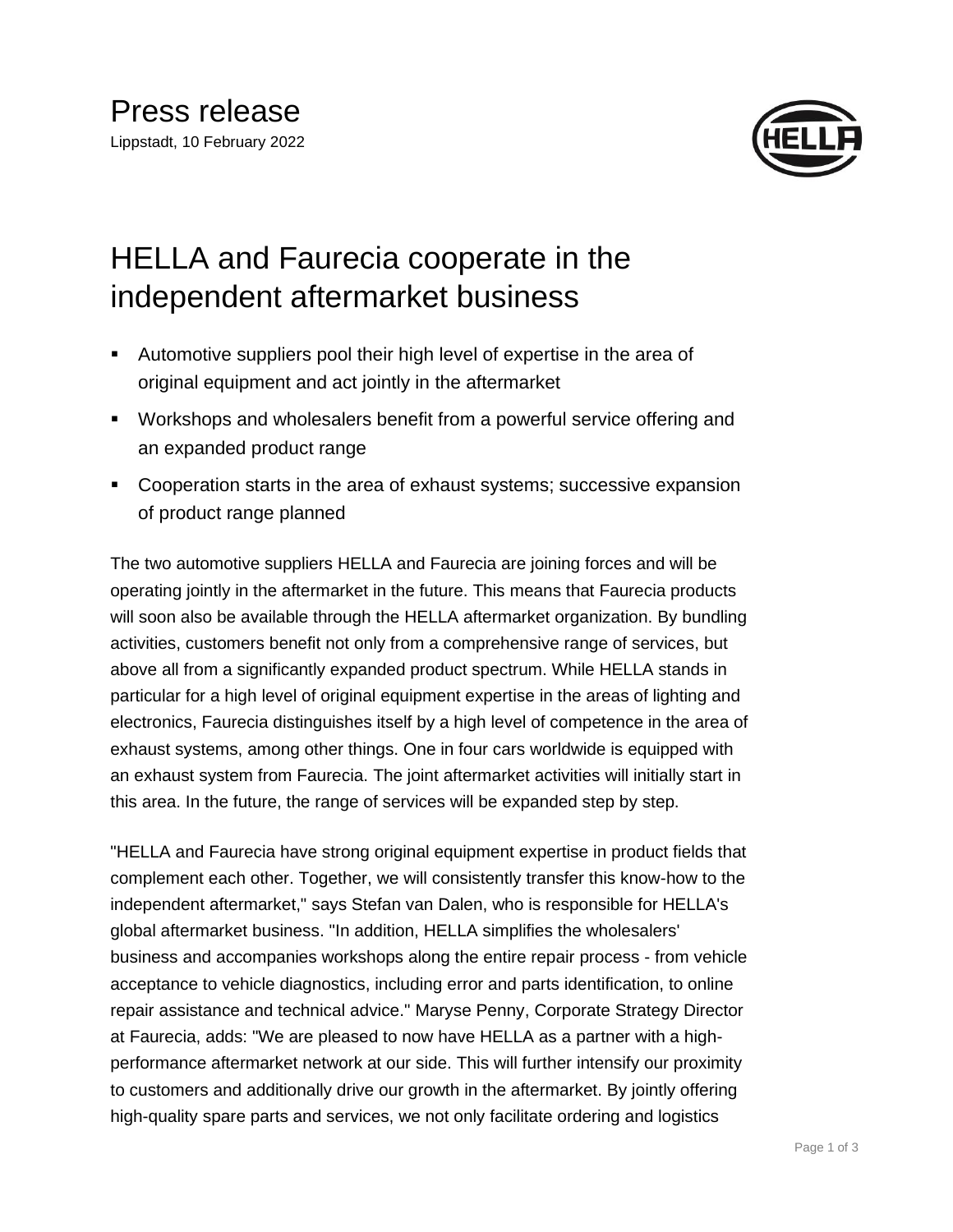

processing for wholesalers and workshops, but above all ensure fast and profitable repair processes."

At the start of the joint activities, Faurecia's Easy2Fit exhaust system kits will soon be available in HELLA's aftermarket program. With around 3,300 different exhaust system kits in four product groups (diesel particulate filters, catalytic converters, mufflers, pipes), over 26,000 OE application references can be covered. This reduces space and storage costs and streamlines logistics. The significantly simplified ordering and logistics process not only ensures fast and cost-effective repairs, but also allows the exhaust systems to be replaced efficiently by just one automotive mechanic.

After the successful takeover of HELLA by Faurecia on 31 January 2022, both companies will use the umbrella brand FORVIA in the future and form the seventh largest automotive supplier worldwide. Under this common umbrella, both companies will continue to operate as independent, listed entities and will retain their legal names as Faurecia SE and HELLA GmbH & Co. KGaA. The product brands HELLA, HELLA Gutmann, HELLA PAGID and HELLA VALUEFIT will also remain in the independent aftermarket.

**Please note:** This text and corresponding photo material can also be found in our press database at: [www.hella.com/press](http://www.hella.com/press)

**HELLA GmbH & Co. KGaA, Lippstadt:** HELLA is a global automotive supplier with over 125 locations in some 35 countries. With currency and portfolio-adjusted sales of € 6.5 billion in fiscal year 2020/2021 and more than 36,000 employees, HELLA is one of the world's leading automotive supplier companies. HELLA specialises in innovative lighting systems and vehicle electronics and has been an important partner to the automotive industry and aftermarket for more than a century. Furthermore, in its Special Applications segment, HELLA develops, manufactures and sells lighting and electronic products for specialist vehicles.

## **For more information, please contact:**

Company spokesman Rixbecker Straße 75

Dr. Markus Richter **HELLA GmbH & Co. KGaA**